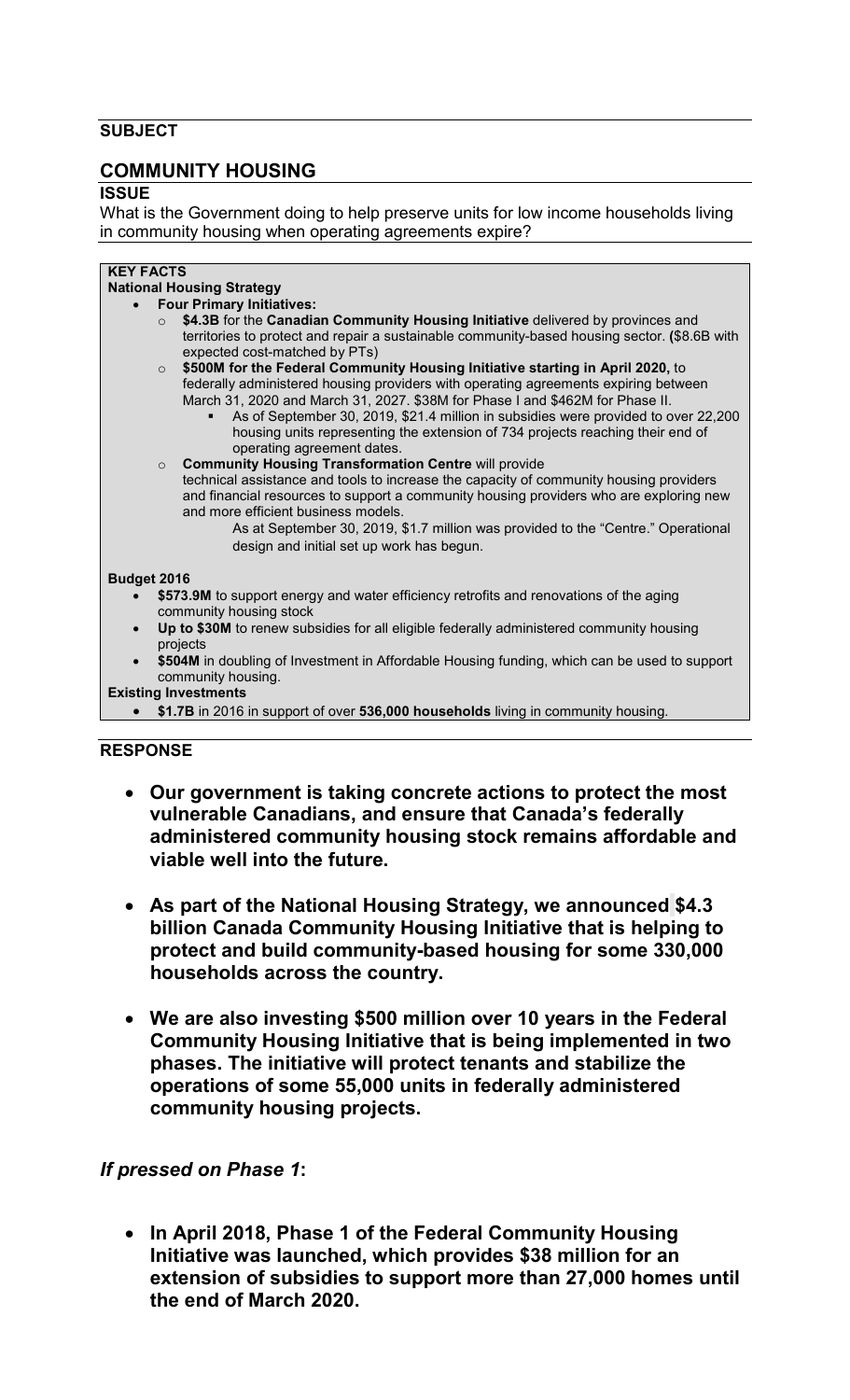• **This investment helps maintain affordability for low-income households and protect tenants while housing providers transition to the new rental assistance program and prepare for modernization through Phase 2 of the Federal Community Housing Initiative in 2020.**

# *If pressed on Phase 2***:**

- **On September 30, we reached another milestone in supporting community housing with the launch of Phase 2 of the Federal Community Housing Initiative.**
- **Mr. Speaker, \$462 million will go to housing providers over the next 8 years to help them transition seamlessly to the new rental support program, which will be implemented in April 2020.**
- **This initiative would not have been made possible without consultations with and feedback from key stakeholders across the country, such as the Co-operative Housing Federation of Canada, Canadian Housing and Renewal Association, Le Réseau québécois des OSBL d'habitation and Confédération québécoise des coopératives d'habitation (CQCH).**
- **We have listened and will continue to listen to the lived experiences of Canadians and tailor our programs to respond to their specific needs.**
- **Phase 2 of the Federal Community Housing Initiative, which will be implemented in April 2020, is a new rental assistance program that is available to providers of federally administered non-profit and co-op housing whose operating agreements are expiring.**